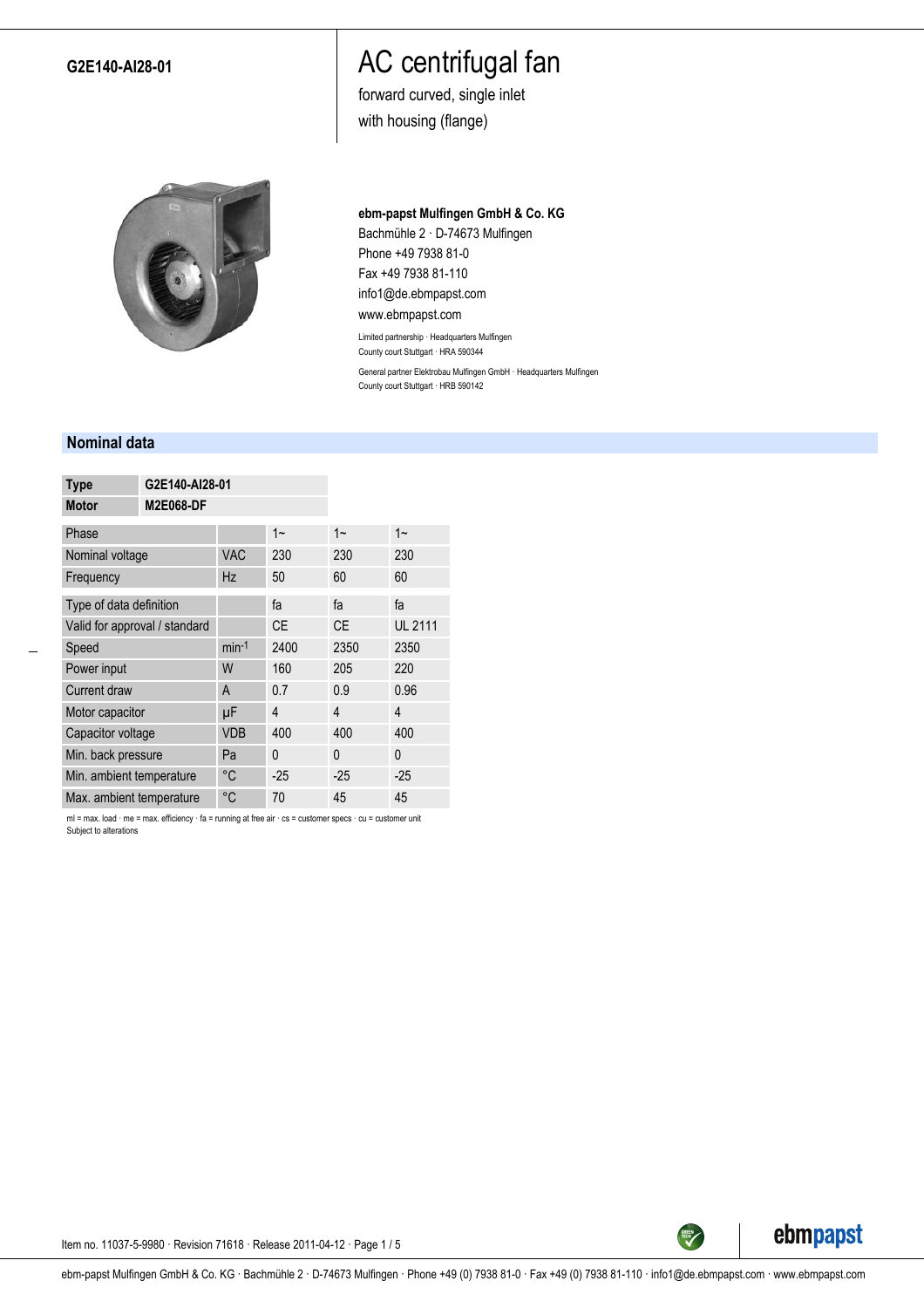# AC centrifugal fan

forward curved, single inlet

with housing (flange)

# **Technical features**

| <b>Mass</b>                    | 3.52 kg                                           |
|--------------------------------|---------------------------------------------------|
| <b>Size</b>                    | $140$ mm                                          |
| <b>Material of impeller</b>    | Sheet steel, hot-galvanised                       |
| <b>Housing material</b>        | Die-cast aluminium                                |
| <b>Direction of rotation</b>   | Clockwise, seen on rotor                          |
| Type of protection             | <b>IP 44</b>                                      |
| <b>Insulation class</b>        | "B"                                               |
| <b>Humidity class</b>          | F <sub>0</sub>                                    |
| Max. permissible ambient motor | $+80 °C$                                          |
| temp. (transp./ storage)       |                                                   |
| Min. permissible ambient motor | $-40 °C$                                          |
| temp. (transp./storage)        |                                                   |
| <b>Mounting position</b>       | Any                                               |
| Condensate discharge holes     | None                                              |
| <b>Operation mode</b>          | S <sub>1</sub>                                    |
| <b>Motor bearing</b>           | <b>Ball bearing</b>                               |
| Touch current acc. IEC 60990   | $< 0.75$ mA                                       |
| (measuring network Fig. 4, TN  |                                                   |
| system)                        |                                                   |
| <b>Motor protection</b>        | Thermal overload protector (TOP) wired internally |
| <b>Protection class</b>        | I (if protective earth is connected by customer)  |
| Product conforming to standard | EN 60335-1; CE                                    |
| Approval                       | CCC; GOST                                         |
|                                |                                                   |



Item no. 11037-5-9980 · Revision 71618 · Release 2011-04-12 · Page 2 / 5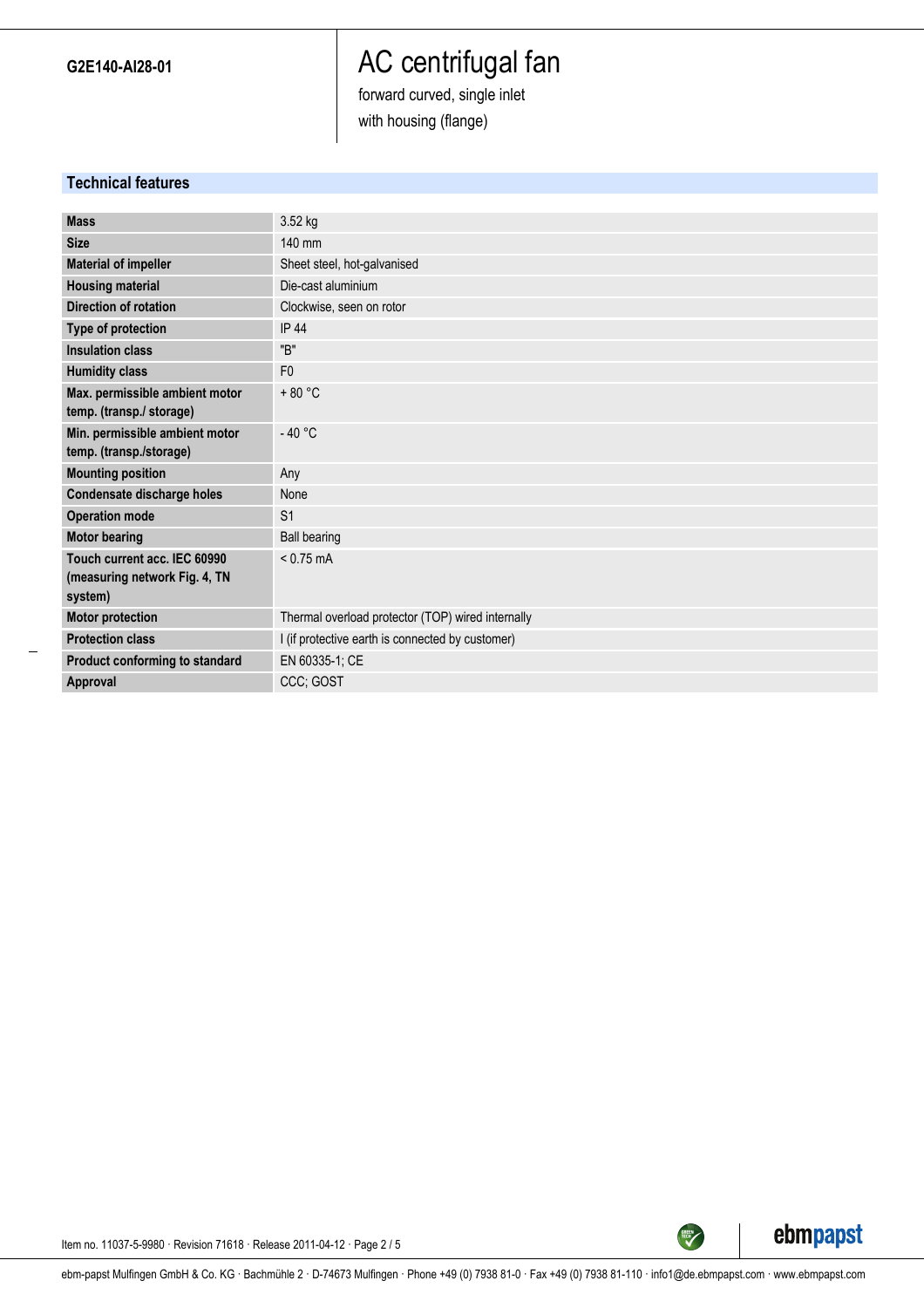# AC centrifugal fan

forward curved, single inlet

with housing (flange)





1 Connection line PVC 4G 0.5 mm², 4 x brass lead tips crimped

## **Connection screen**





TECH

Item no. 11037-5-9980 · Revision 71618 · Release 2011-04-12 · Page 3 / 5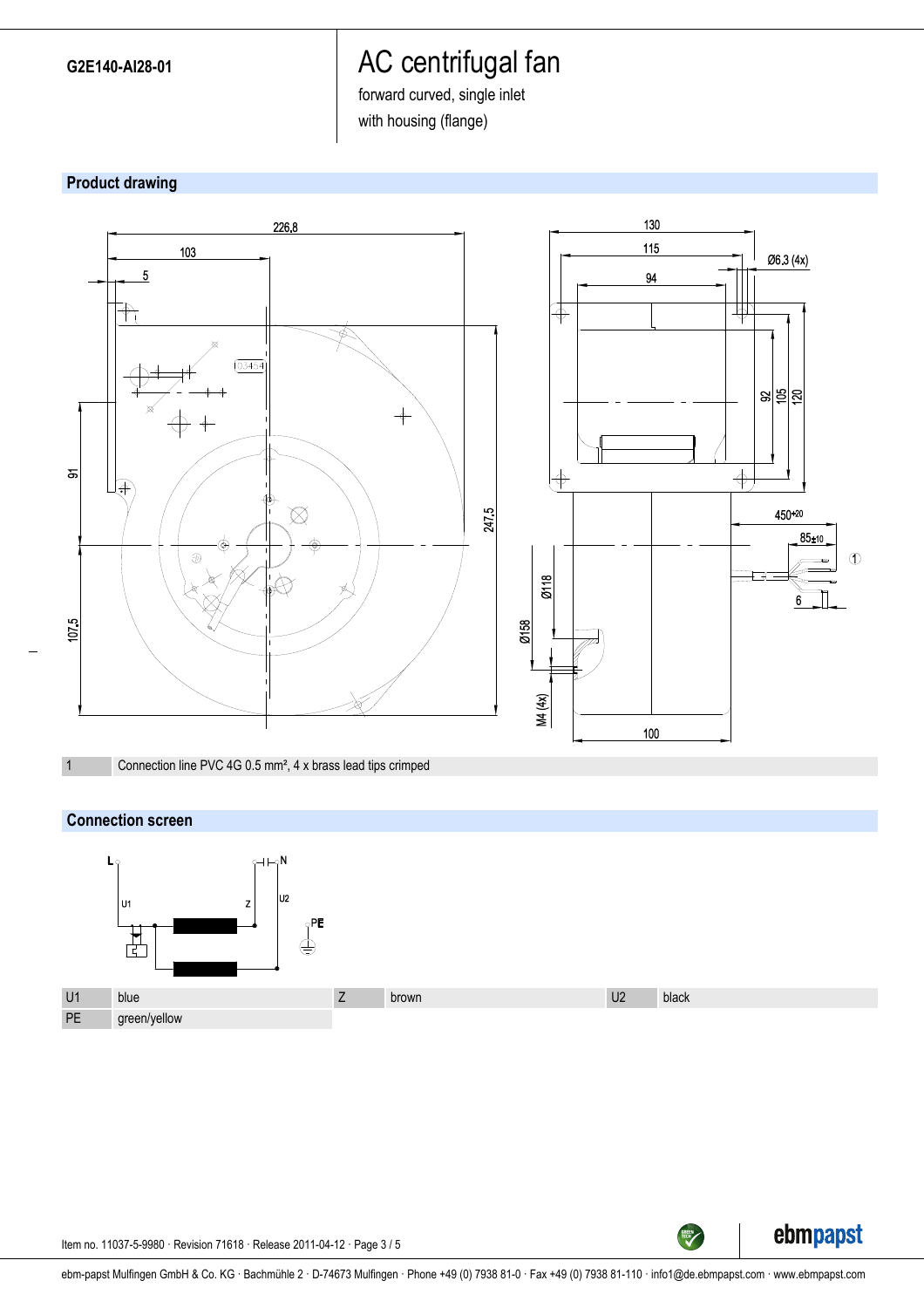**G2E140-AI28-01**

# AC centrifugal fan

forward curved, single inlet

with housing (flange)





#### Measurement: LU-104964

Air performance measured as per ISO 5801<br>Installation category A. For detailed inclonediation and information on the measuring set-up, please<br>contact ebrn-papst. Suction-side noise<br>levels: LwA measured as per ISO 13347 /<br>L

#### Measured values

|                | U      |           | n       | $P_e$ |      | qv      | $p_{fs}$ |
|----------------|--------|-----------|---------|-------|------|---------|----------|
|                | $\vee$ | <b>Hz</b> | $min-1$ | W     | A    | $m^3/h$ | Pa       |
|                | 230    | 50        | 2400    | 160   | 0.70 | 500     | 0        |
| $\overline{2}$ | 230    | 50        | 2495    | 143   | 0.62 | 445     | 160      |
| 3              | 230    | 50        | 2595    | 127   | 0.55 | 380     | 300      |
| 4              | 230    | 50        | 2710    | 107   | 0.47 | 280     | 400      |

U = Supply voltage  $\cdot f$  = Frequency  $\cdot$  n = Speed  $\cdot P_e$  = Power input  $\cdot$  I = Current draw  $\cdot$  qv = Air flow  $\cdot$   $p_{fs}$  = Pressure increase



Item no. 11037-5-9980 · Revision 71618 · Release 2011-04-12 · Page 4 / 5